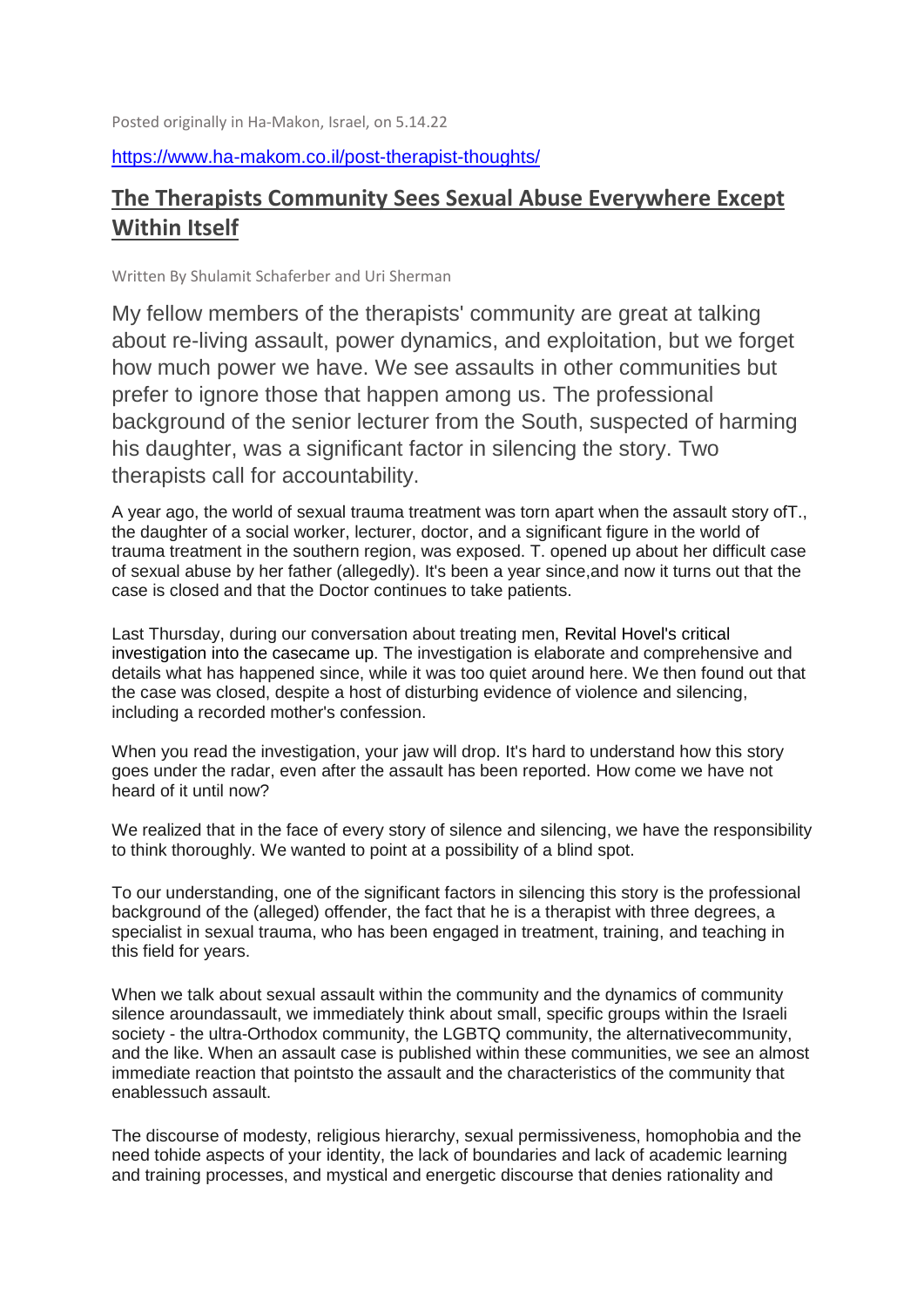logic - these are examples of common explanations for the dynamics of assault (there is also truth and importance to those, and we must deal with them).

But this case and others show us the difficulty of looking inwards into our own home - the conventional therapists' community, with all the certificates and qualifications, the long training process, the staff meetings, and case presentations. Indeed, it's hardto see that our own community also has abusers who use the exact mechanisms and tools that form the foundations of the community to exploit and harm.

An accurate and powerful example of this dynamic came immediately after the assault case byYuval Carmi was revealed.He was a Jerusalem psychologist convicted this year of indecent acts against two patients. Soon enough, people were saying that he was engaged in yoga, mindfulness, and third-wave psychotherapy practices (he spoke with the patient he hurt about "connecting chakras")was found – here, he is not entirely one of us, heis not whollya conventional therapist.

The usual way to respond to this in the conventional therapists' community is the explanation that other therapists work with both touch and body while maintaining our distance. These explanations remind us of the reactions of religious people to assault incidents: "But we are shomer negiah [Religious Jewish restriction of physical contact with the opposite sex – ELEM USA], so surely this cannot happen."

It is true that touch can be a gateway to assault and that the dangers involved in using it must be examined, but the lack of touch, and setting ethics guidelines – which do exist in the conventional therapy community - do not guarantee adherence to them, just as maintaining the aforementioned religious restrictionsdoes not prevent an offender from assaulting. It is worthwhile to deal with this issue in detail, and there is room to clarify the exact way in which traditional and conventional therapy may be a hotbed for assault, and we will write more about that.

For starters, we should acknowledge that sometimes believing in the important principles and the right way of our community (conventional therapy), and emphasizing that the assaults in other communities are "ones that make more sense" - may preserve the unconscious protection of offenders in our community. There is a problem with the very belief that the training and all the practices we have mentioned as well as others, are a guarantee that there will be no assaults.

We're pros when it comes to talking about re-living assault and power dynamics, and exploitation, but we forget just how much power thereacclaimed and qualified mental health providers have, who have gone through all the training and learning processes. We forget how much power veteran therapists have, who are in charge of training and mentoring care teams, how much power authority doctors, psychiatrists, psychologists and social workers have.

As in any community, it is difficult for us as caregivers to share the assault stories that happened in our own back yard, but it is our responsibility, as those who speak and teach about the desire to be there for victims. We must make our voice heard especially in these cases.

We now have a responsibility to demand recognition, justice and healing for victims who come out with their assault stories about the conventional therapists' community, and not allow forassault stories tofade into oblivion, as they so often do. We must fight for proper treatment and offender responsibility.